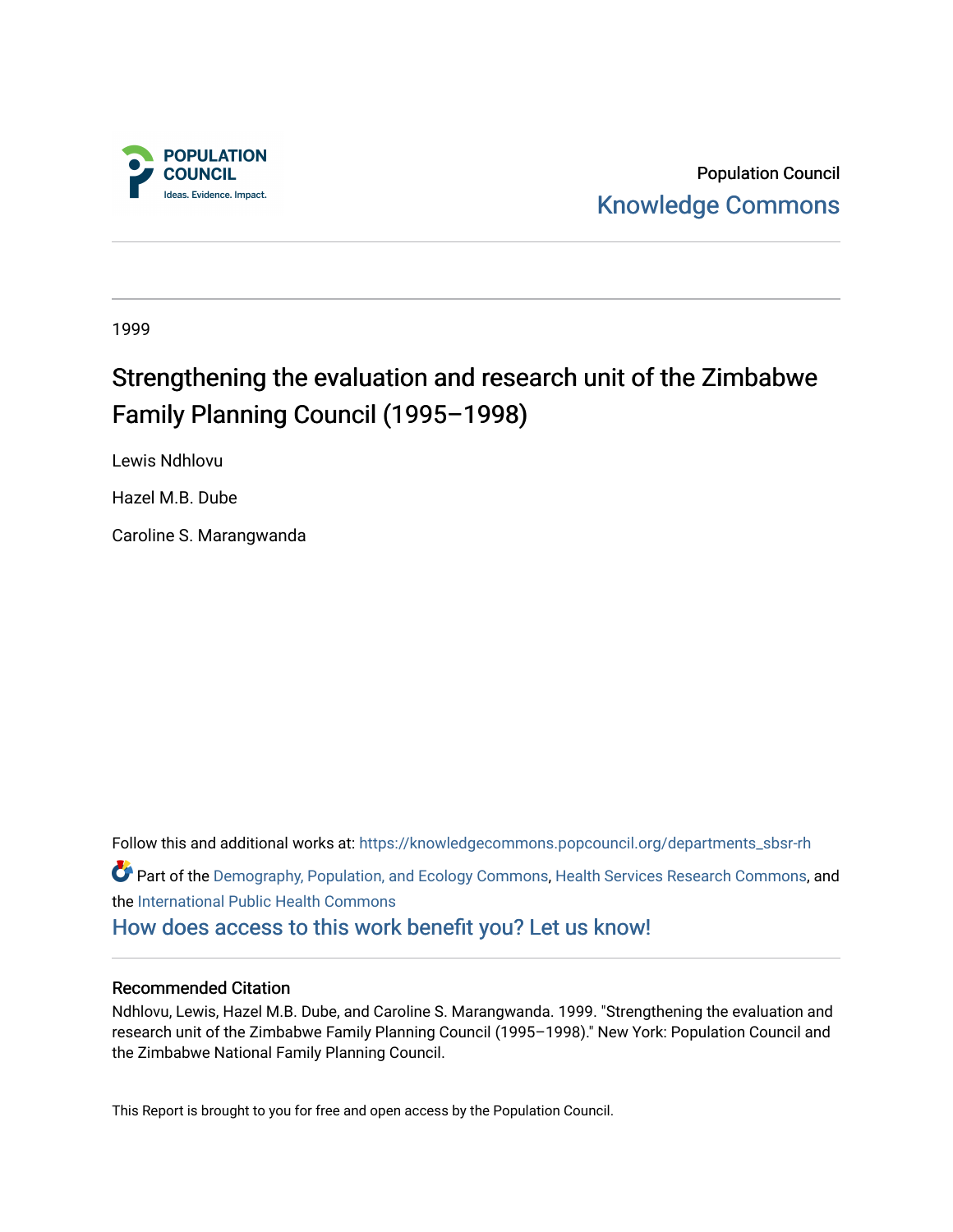### **STRENGTHENING THE EVALUATION AND RESEARCH UNIT OF THE ZIMBABWE FAMILY PLANNING COUNCIL (1995-1998)**



# **Hazel M.B. Dube & Caroline S. Marangwanda Lewis Ndhlovu**

Evaluation and Research Unit, Population Council, Zimbabwe National Family, Nairobi, Planning Council, KENYA Harare, ZIMBABWE

**January 1999**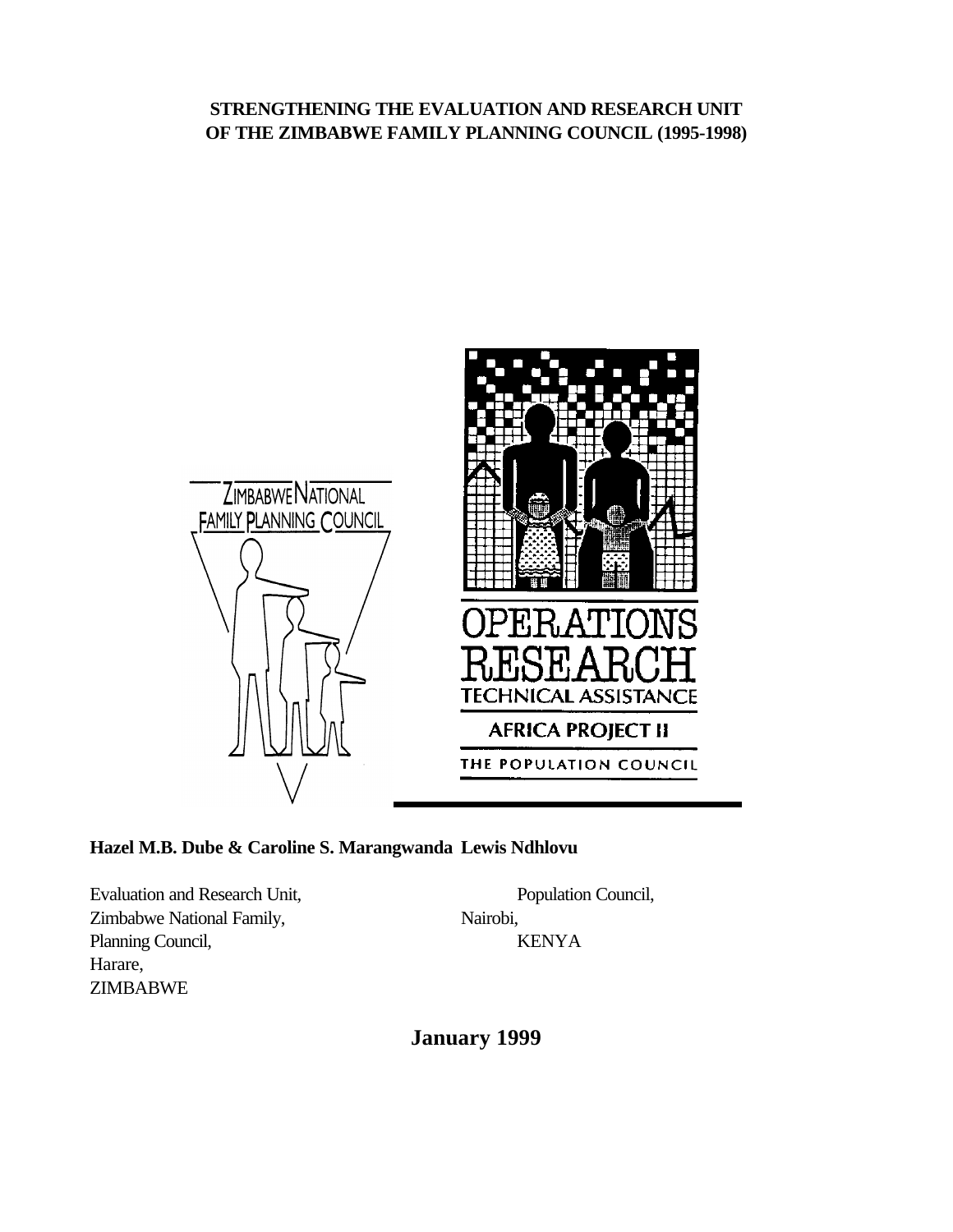# **The Population Council**

*The Population Council seeks to help improve the well-being and reproductive health of current and future generations around the world and to help achieve a humane, equitable and sustainable balance between people and resources. The Council analyzes population issues and trends; conducts biomedical research to develop new contraceptives; works with public and private agencies to improve the quality and outreach of family planning and reproductive health services; helps governments to influence demographic behavior; communicates the results of research in the population field to appropriate audiences; and helps build research capacities in developing countries. The Council, a nonprofit, nongovernmental research organization established in 1952, has a multinational Board of Trustees; its New York headquarters supports a global network of regional and country offices.*

#### **Africa OR/TA Project II**

The overall objective of the Africa OR/TA Project II is to broaden understanding of how to improve family planning services in Sub-Saharan Africa, and to apply operations research and technical assistance to improve services by:

- increasing access to a full range of family planning services and methods;
- developing service delivery strategies that are client-oriented and acceptable to various population groups;
- improving the operations of programs to make them more efficient and financially sustainable;
- improving the quality of services;
- Strengthening the capabilities of family planning program managers to use operations research to diagnose and solve service delivery problems.

*This project was supported by the Population Council's Operations Research and Technical Assistance Project II. The Africa OR/TA Project II is funded by the U.S. Agency for International Development (USAID), Office of Population, Contract No. CCC-3030-C-00-3008-00, Strategies for Improving Family Planning Service Delivery.*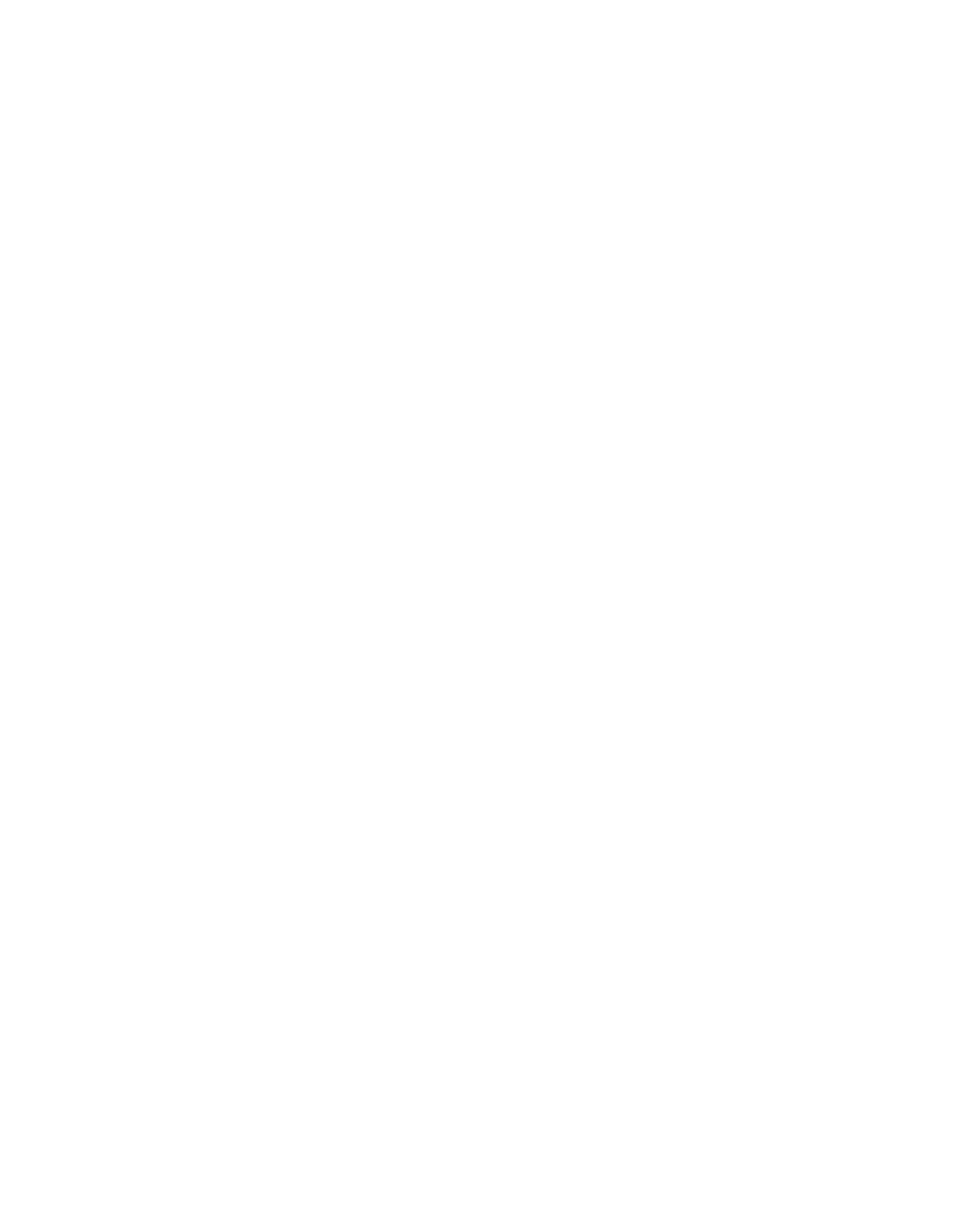# **TABLE OF CONTENTS**

| I.  |                                                        |  |
|-----|--------------------------------------------------------|--|
| II. |                                                        |  |
|     |                                                        |  |
|     |                                                        |  |
|     |                                                        |  |
|     | Activity 4: Technical Support in developing the second |  |
|     |                                                        |  |
|     |                                                        |  |
|     |                                                        |  |
|     |                                                        |  |
| Ш.  |                                                        |  |
| IV. |                                                        |  |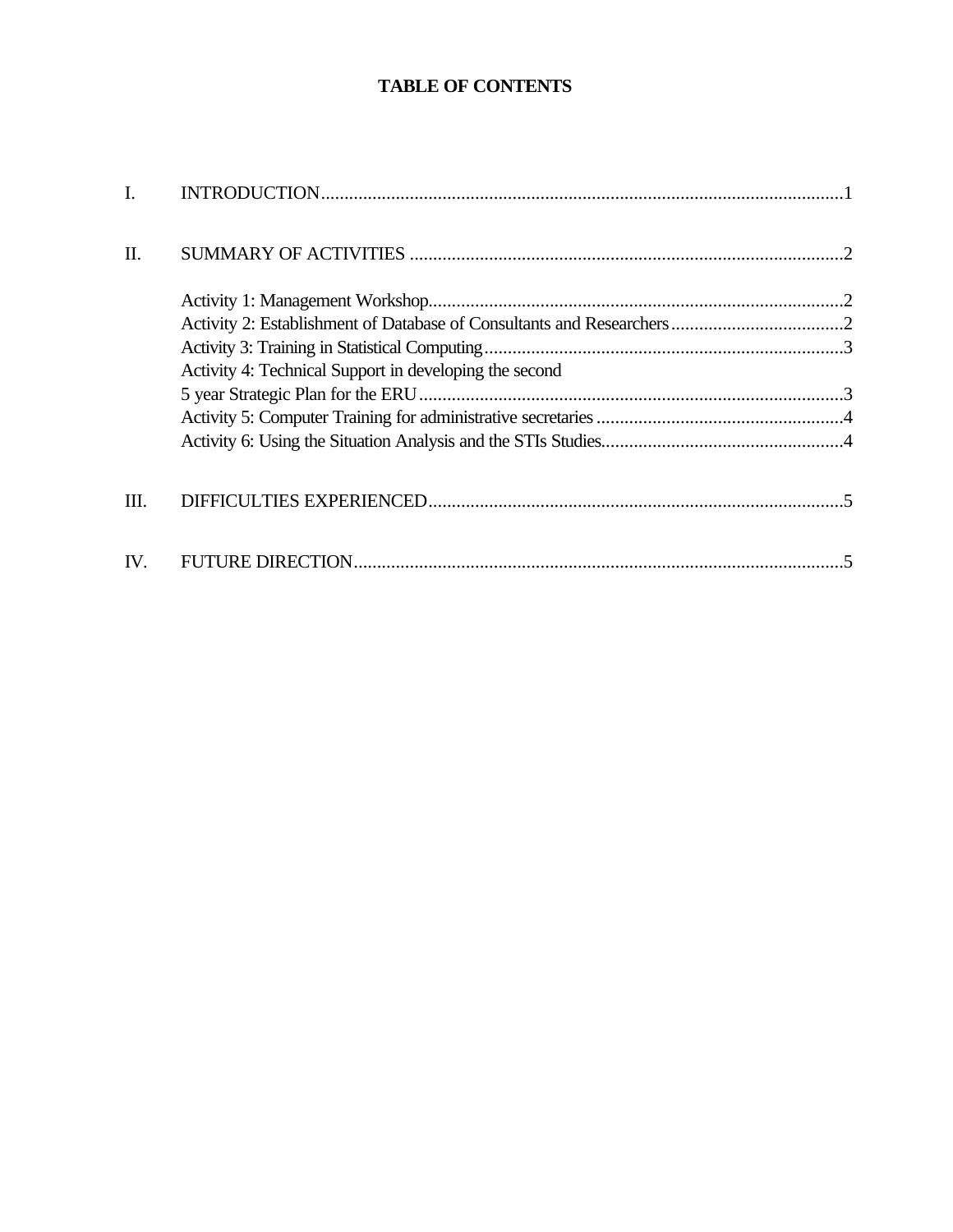# **I. INTRODUCTION**

The Evaluation and Research Unit (ERU) plays a crucial role in supporting research activities of the Zimbabwe National Family Planning Council (ZNFPC). In almost all research efforts in the Council, the Unit is called upon to play a leading role. Research activities are conducted in addition to the routine analysis of service statistics and compilation of quarterly and annual reports. With a staff capacity of five and the inadequate research skills existing in other units, the ERU finds it difficult to manage and monitor the diverse activities of the organization. A review of the studies conducted by the Zimbabwe National Family Planning Council's (ZNFPC) Evaluation and Research Unit (ERU) prior to May 1995 showed that the Unit was understaffed and the officers were generally overworked.

The mechanism to address the problems of the ERU was through a buy-in, which was signed between the Zimbabwe Government and USAID in May 1995. The objectives of the buy-in project were to assist the ZNFPC to conduct operations research studies and, in particular to strengthen the research capacity of the Evaluation and Research Unit. To enable the ERU to function effectively, its traditional role of implementing research had to be revised to that of research management. The ZNFPC requested the Population Council's Africa OR/TA Project to provide technical assistance to implement this new role.

Later in the September 1995, the ZNFPC convened a meeting of co-operating agencies, donors, government and municipal departments to explore ways of improving the co-ordination and implementation of the population activities in Zimbabwe. A number of recommendations from the meeting were developed and the Africa OR/TA Project used these as guidelines for designing future programs for strengthening the research capacity of the ERU. Some of the important recommendations from the meeting were:

- i) The problem of shortages of qualified staff within the ZNFPC and the organisation's limited absorptive capacity was noted. To address this problem, it was recommended that concerned agencies should practice better planning and coordination as well as incorporating use of external resources, including local consultants.
- ii) The Evaluation and Research Unit should seek local consultants and research firms who could help alleviate some of the ERU's burden resulting from staff shortages.
- iii) In conformity with the ZNFPC's strategy to decentralise its activities, it was recommended that research and evaluation skills should be built within each unit and at lower levels.
- iv) The ZNFPC should participate in the Ministry of Health and Child Welfare plans for Health Sector Reform in order to implement effective ways to decentralisation.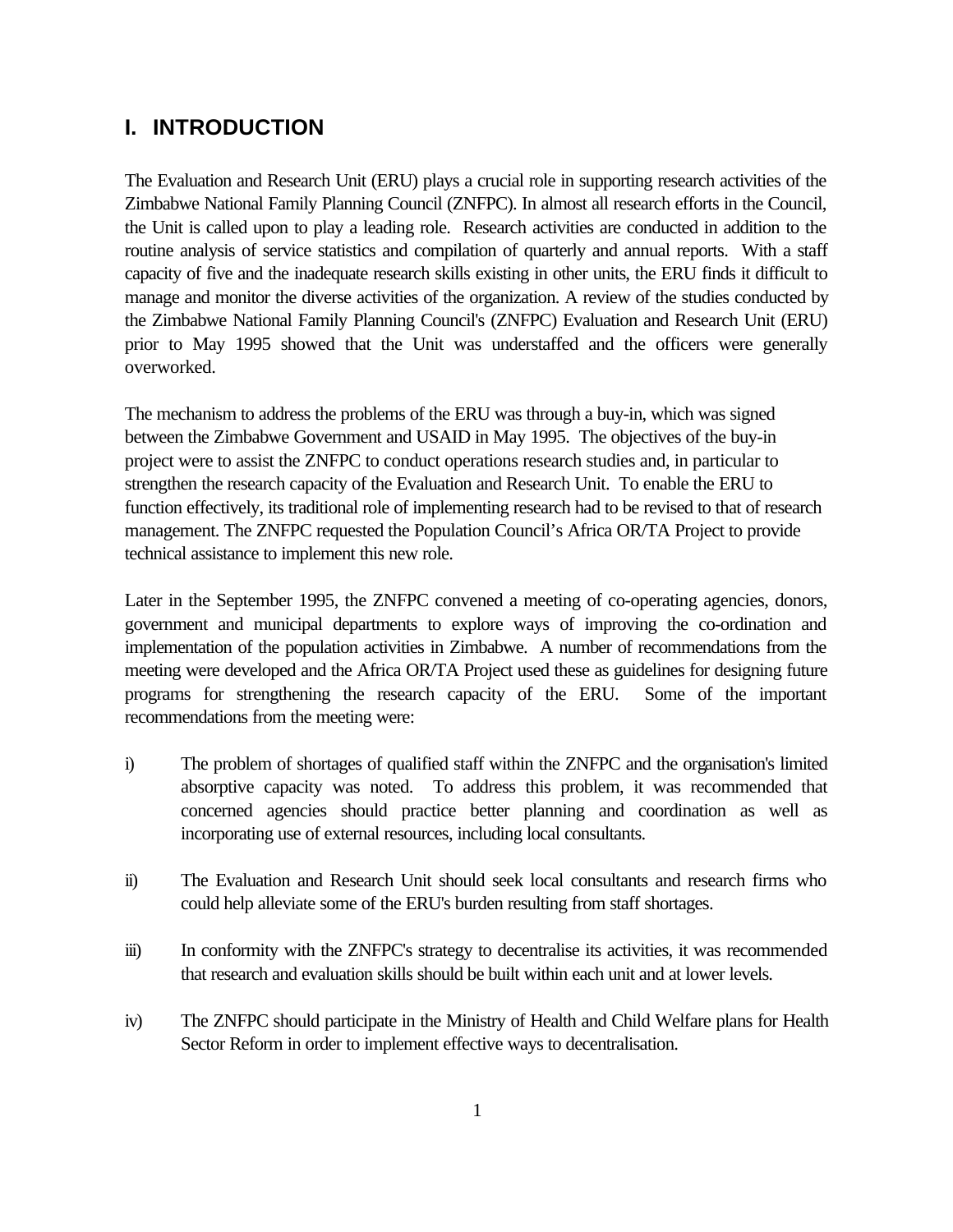v) It was recommended that the ZNFPC should convene quarterly meetings for all the donors to improve coordination.

Based on this meeting and discussions with ZNFPC staff members, a number of research activities were formulated to build the research capacity of the ERU. Firstly, a workshop was conducted to examine the skills that were available in the Unit. Secondly, the ERU was to build a database of consultants with skills in population research. Computing and statistical skills of staff members of the Evaluation and Research Unit were to be upgraded. In addition, two operations research studies were planned and these were to serve as training ground for the Unit staff. A more detailed description of the activities follows.

# **II. SUMMARY OF ACTIVITIES**

#### *Activity 1: Management Workshop*

In April 1996, The Africa OR/TA and the staff from the ERU conducted a workshop in order to plan the Unit's activities in terms of its revised role from research implementation to research management. This workshop identified the ERU staff's research management skills in short supply. A needs assessment of the staff's skills showed that each staff member had different skills requirement. Some of the skills that were identified as lacking were in computing, advanced statistical analysis, proposal writing, qualitative research analysis, research management and subcontracting procedures. The Unit's work plan and activities were evaluated and it was found that lack of an ERU-specific budget resulted in the ERU responding more to other ZNFPC Units' needs (because they had a specific budget for their research-activities). In addition, it was also noted that the ERU was not coming up with its own research agenda.

As pointed out earlier, a meeting convened by USAID at Mazvikadei (November, 1995) had noted that the Evaluation and Research Unit was over-burdened with work and, therefore, needed to subcontract some of the activities to other organisations.

Based on this analysis, a project proposal was developed to address these shortcomings.

#### *Activity 2: Establishment of Database of Consultants and Researchers*

The first step towards using consultants to conduct research activities for the ERU was to take an inventory of available skills within the country. In pursuit of this objective, the ZNFPC awarded ARA-Techtop consultants a contract to design a computerized database of consultants in the population and related fields during the second half of 1995. Massive interest was shown by the large number of individuals and organisations who responded to the advertisement in the print media.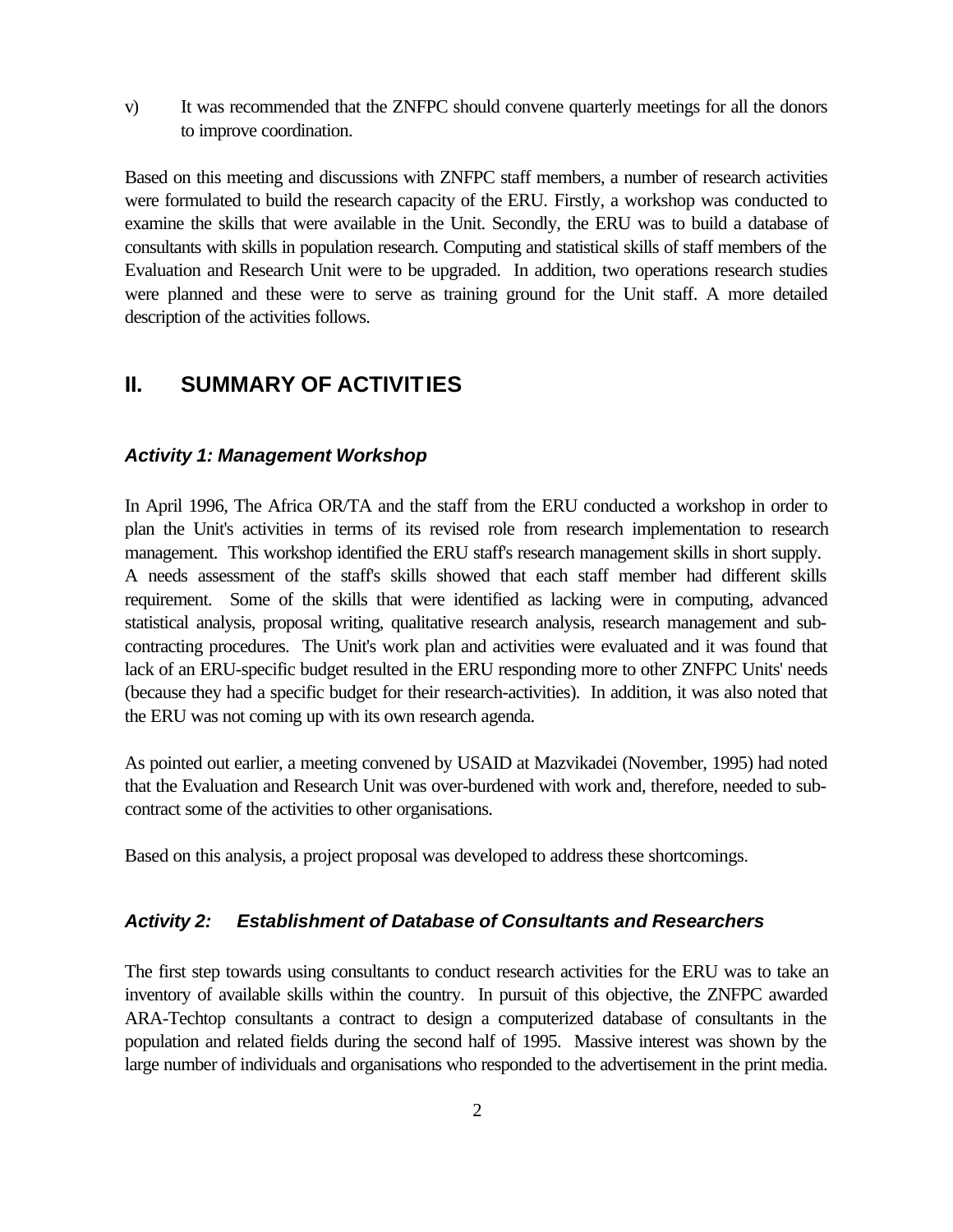Once data were received ARA-Techtop, with technical assistance from the Population Council and the ERU, designed the system. The project proceeded well; the computer systems were developed and the database of consultants was created.

Unfortunately, the database that had great potential for use by the ZNFPC and other organisations was never completed and delivered to the ZNFPC. Some problems developed between the ZNFPC and ARA-Techtop and this hampered the delivery of the final product. As a result of this unfortunate situation, the ZNFPC still does not have a complete database of consultants that can be relied upon to draw consultants of different expertise.

### *Activity 3: Training in Statistical Computing*

The Department of Statistics at the University of Zimbabwe conducted a five days workshop in statistical computing for researchers in the Evaluation and Research Unit (ERU). The workshop, which covered a wide range of statistical topics, was conducted in August 1997 and was designed to enable ERU researchers to conduct more complex data analysis beyond descriptive statistics. Topics covered during the training included techniques in sampling, multiple linear regression and time series analysis.

The participants rated the course highly and, as a result, the Statistics Department and the ERU staff have worked out an arrangement for the department to continue providing support to the ERU. For example, the department staff will continue to provide support in computing services and analysis of data for the study designed to "to assess the potential demand for and effectiveness of integrating STI/HIV services within ZNFPC clinics"

### *Activity 4: Technical Support in developing the second 5 year Strategic Plan for the ERU*

Between 25th October and 1st November, 1997, Dr Ian Askew and Mr. Lewis Ndhlovu visited Harare to conduct a workshop for the Evaluation and Research Unit to help develop the Unit's strategic plan for the years 1997 to 2002. Unit Heads attended this meeting from other departments of the ZNFPC.

The mission statement of the Unit defined by the end of the workshop stated that "The Evaluation and Research Unit will contribute towards the provision of sustainable, accessible and high quality RH/FP services in Zimbabwe by:

- Conducting and / or coordinating research activities;
- Ensuring the utilization of research findings and service statistics to guide the program thrusts;
- Marketing research services; and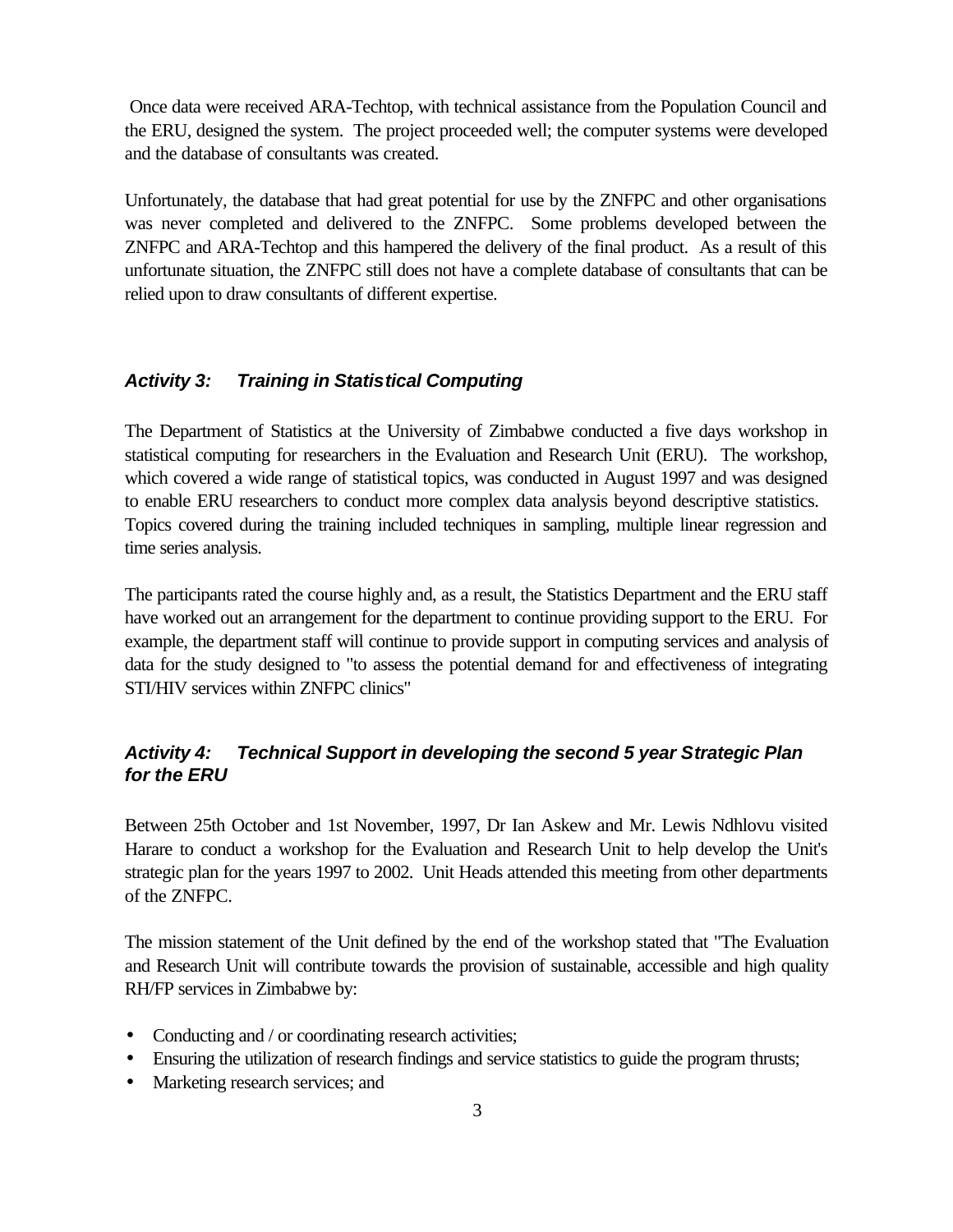• Contributing towards research capacity building within the ZNFPC.

Guided by this mission statement and bearing in mind the overall goals of the national family planning program strategy (1997 to 2002), the following objectives were developed for the ERU:

- To conduct 10 research studies and collaborate with other ZNFPC units on 30 research activities;
- To increase the utilization of research study findings and service statistics for program planning and management;
- To generate up to 15 percent of the ERU's annual operating  $costs^1$ ; and
- To impart skills to other ZNFPC Units so that they can conduct research studies, interpret and use research findings with minimal assistance from the ERU.

### *Activity 5: Computer Training for administrative secretaries*

An important component of capacity building was the training of the two administrative secretaries employed by the ERU. The secretaries attended courses in different software from computer companies in Harare. During the course of 1997 and early 1998, the secretaries took advantage of the opportunity and attended advanced courses in Windows, Quattro Pro, Harvard Graphics and Word Perfect.

## *Activity 6: Using the Situation Analysis and the STIs Studies*

i

The Zimbabwe buy-in required the Africa OR/TA Project to support the ERU to sub-contract and manage two operations research studies. The two studies, an assessment of 1) the Zimbabwe family planning program (Situation Analysis) and ii) the potential demand for and effectiveness of integrating STI/HIV management services within the ZNFPC clinic based family planning services, were used for training the ERU staff in different aspects of project management.

Principal investigators from the ERU participated in subcontracting procedures, project proposal development, project monitoring and evaluation. Instrument design, data collection and analysis proved useful components for training. At the end of the studies, the ERU researchers involved felt confident to undertake new projects because they had participated in the whole cycle of the project.

Utilisation and dissemination of results from studies were seen as important components of projects designed. With respect to the Situation Analysis Study, the study was used for the development of

<sup>&</sup>lt;sup>1</sup>The percentage of the annual operating cost would be worked out when the strategies for other ZNFPC units are ready.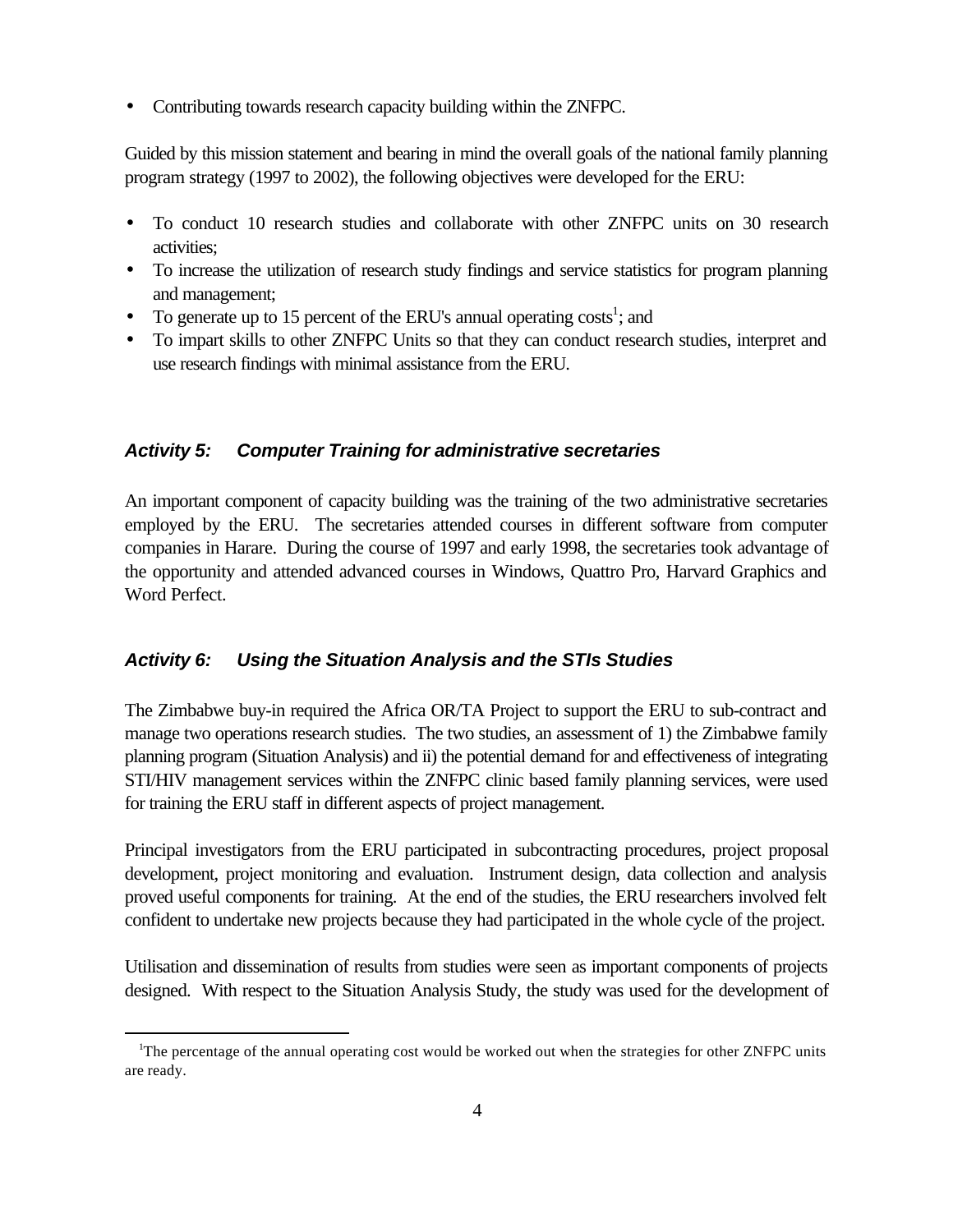the organisation's strategic plan for 1997 to 2002. Through a series of workshops conducted by different Units, the Situation Analysis results have been used to analyze the progress of the family planning and reproductive health program between 1991 and 1995.

At the end of 1997, plans were made to disseminate results to the provinces. In February 1998, two regional workshops were conducted for the provinces. Participants were drawn from the Ministry of Health, the ZNFPC, the municipalities and other local government authorities.

The same process of project management was adapted with respect to the STI project. However, for successful completion, this study required additional skills, which were not available within the ERU and thus had to be subcontracted from elsewhere. The study to assess the "Integration of STI services into FP service delivery at three ZNFPC clinics" required laboratory services to facilitate the diagnosis of STIs, a component of the study, which was sub-contracted. A statistics lecturer from a local university was sub-contracted to analyse the resultant data.

# **III. DIFFICULTIES EXPERIENCED**

The scheduling of projects continued to present problems since some activities from other ZNFPC Units which require ERU's support had been incorporated in the ZNFPC's 1991 - 96 Strategy. Time constraints/low staffing levels resulted in the workshop to improve the "utilisation of service statistics for programme management" not being implemented. Some difficulties were experienced with some consultants who did not meet the agreed deadlines or submitted poor quality reports.

# **IV. FUTURE DIRECTION**

- 1. The assessment of the process of capacity building and the benefits derived from the computer and statistical training received positive assessment from members of the ERU and collaborating institutions. In particular, members of the ERU praised the course conducted by the University of Zimbabwe. For those with weak statistical backgrounds, new methods of data analysis were acquired while those who had not been refreshed for a long time, the course provided useful refresher training. A recommendation from both groups was that this type of collaboration between local University departments and the ERU should be continued.
- 2. Computer training, which was linked to city institutions, received less praise. The least favourable aspect of the training was that ERU members were left to organise their time to attend courses. Due to their heavy workload, the ERU staff found it difficult to take full advantage of the money set aside for this training. In future, it would appear more relevant not only to identify the courses required by each member but also to set up a timetable of attendance.